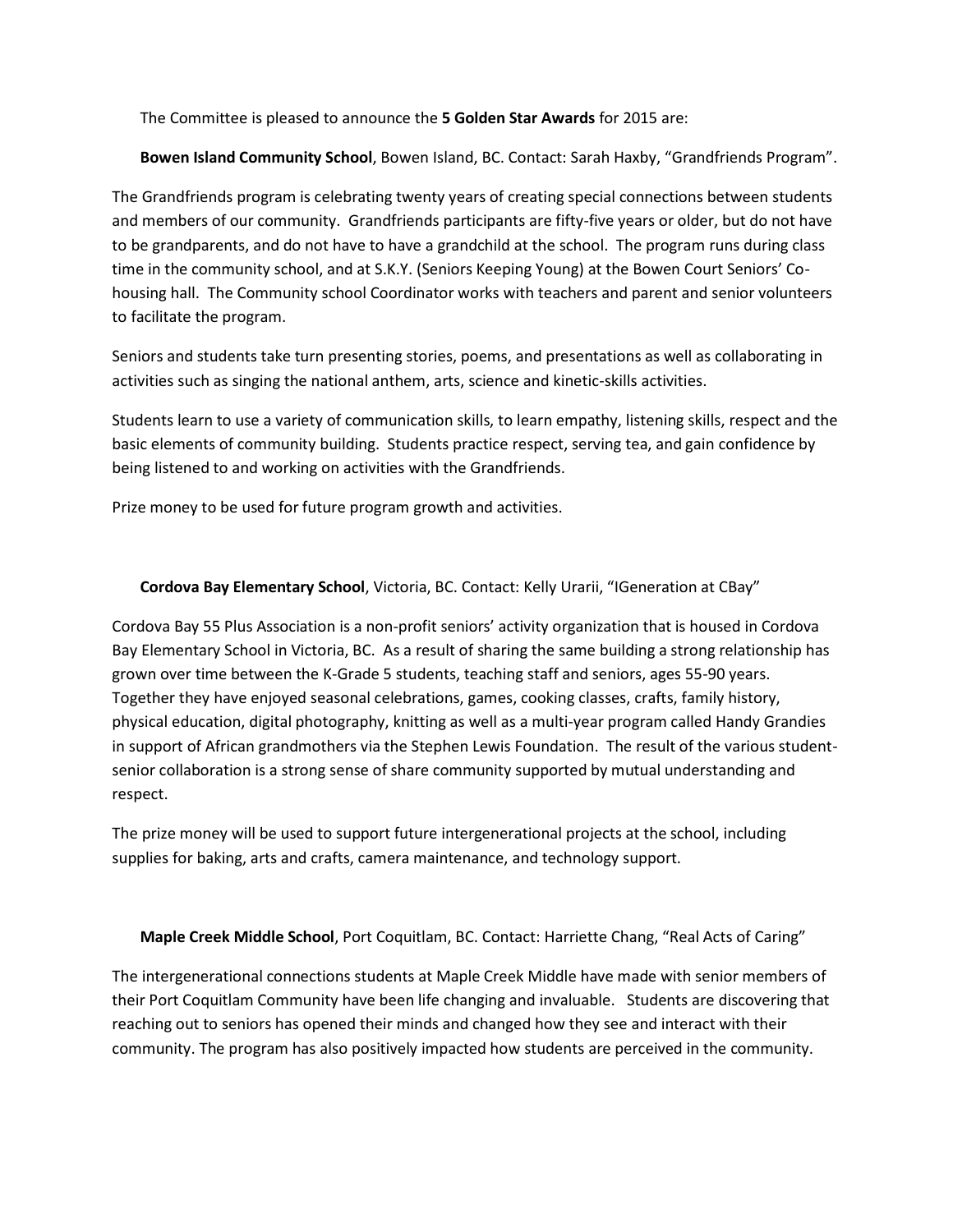The program is helping raise a generation of young people who may not grow up in a village but have the opportunity to learn from and share experiences with elders through acts of caring and kindness.

The prize money will be used to continue to bridge the connection between seniors and students in Port Coquitlam

**New West Homelearners**, New Westminster, BC. Contact: Sue Dyer, "Reclaiming the New Westminster Waterfront: Intergenerational Arts Programs for Schools"

The program commenced in 2012 and involved Grade 5/6 students from homelearners program. The pilot involved a guided waterfront walk with a retired longshoreman, Joe Brecks. Students compared photos from the past with pictures they took. Art classes taught by Sue Dyer focused on what the students thought the waterfront would look like in the future.

The 2<sup>nd</sup> project was conducted in 2013 and involved Matthew Sol's Grades 3 and 4 students at F.W. Howey Elementary School. Following similar lines to the 1<sup>st</sup> project, longshoremen retirees, Joe Brecks, Gerry White and Brian Ringrose shared "lived experiences". The children and the longshoremen collaborated on a wide variety of art projects.

Another project in 2013, involved Grade 120 students in Pat Dyers' social studies students at New Westminster Sec. School. Students worked with longshoremen to create shore documentary films exploring the history of the working waterfront. Longshoremen (Joe Breaks, Gerry White, Brian Ringrose, Ken Bauder, Dean Johnson, Ron Novlett) shared stories with the students. These short films were viewed and celebrated by current working members of the Longshoreman's Union.

Student work has been displayed at the various locations such as : New West Home Learners site, F.W. Howay Elementary, New West Secondary School, New Westminster City Hall, Community Arts Centre (Coquitlam). The next display will be at the New Westminster Museum July-Oct. 2015.

The program is planned to continue beginning in May 2015 with grade 5/6 students in Chris Weber's class at Tweedsmuir Elementary and also in New Westminster School Districts Universal Designs for Learning Team.

The prize money will be applied toward art supplies, student transportation and resources.

## **Twin Rivers Elementary School**, Castlegar, BC. Contact: Renie Evdokimoff, "Grey Buddies"

Students and seniors have been involved in a wide range of activities throughout the ten year history of the program. Activities have included a "Living History" project in 2007 where students interviewed seniors and did a biography of their lives. This project used community seniors as an information source to create living history. This required students to think outside the box and work cooperatively with each person. This project was given to each senior to share as their part of living history and was shared with staff and a copy was placed in the library. As well, the class has worked in conjunction with the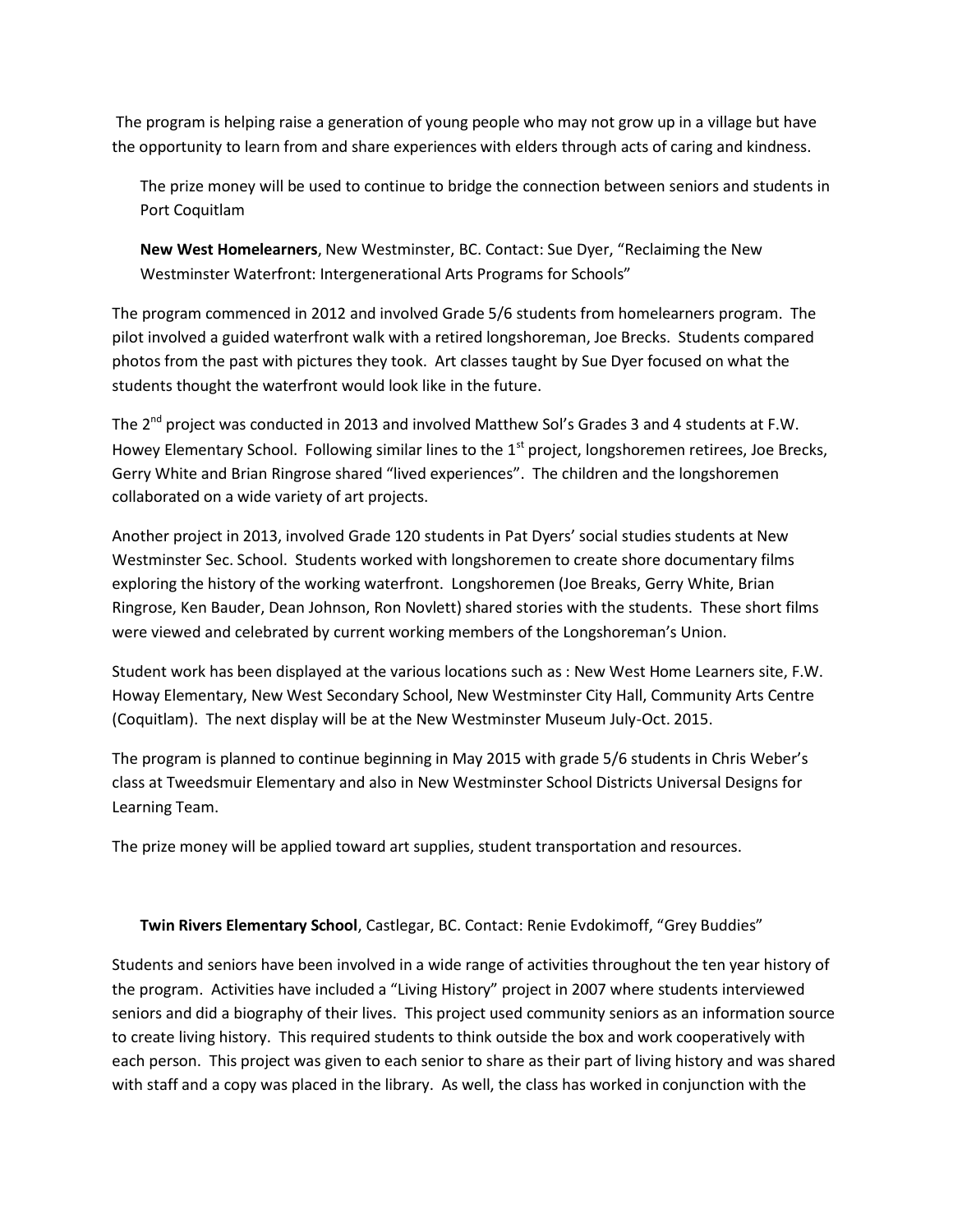Royal Canadian Legion promoting remembrance for many years through the annual poster/poem contest. Students learned more about what life during war was like. Recently the class received an award from the local legion for many years of program participation.

The day-to-day activities involve weekly visits with our grey buddies at Talarico place, where students play cards, play chess, do puzzles or just learn about what life was like before. Some special events have taken place where seniors taught guitar to students, as well as students assisted on a regular basis, with email communication to family. Students have shown seniors how to use the computer and have helped with communication for a senior suffering from a stroke by using a keyboard to spell out communication.

The "Grey Buddies" have been special guests at Remembrance Day Assemblies and students have entertained the senior citizens at Talarico Place with their singing in both English and Russian.

The prize money would be used to purchase children's literature with a focus on relationships with students and seniors, or books reflecting local history and /or a class ipad to enable FaceTime with "Grey Buddies".

**The Legion Gold Star Award** for 2015 is:

**Kelowna Secondary School,** Kelowna, BC. Contact: Graeme Stacey, "In the Classroom and Beyond: Remembering and Honoring Canadian World War 11 Hong Kong Veterans"

Mr. Graeme Stacey, a History teacher at Kelowna Sr. Sec. School, witnessed tremendous value, in having students work with Veterans and Seniors who put a face to history and create connections between events of the past with today's students

Textbooks do not always do justice to the history of the Canadian Hong Kong Veterans (HKV), they are "aging faster, and dying sooner" (Only thirty Veterans from this battle are still alive as of 2/07/2015). Having students meet and interact with Hong Kong Veterans leaves lasting impressions. The greatest lessons in the class have been those in which students were able to directly meet, listen to, and ask questions of Veterans.

Unfortunately, with the passing of the last Kelowna HKV there are no HKVs left in the Kelowna. To keep the authenticity and realism associated with HKV alive we have had to seek other measures to make this story personal for students. We have been fortunate to work directly with